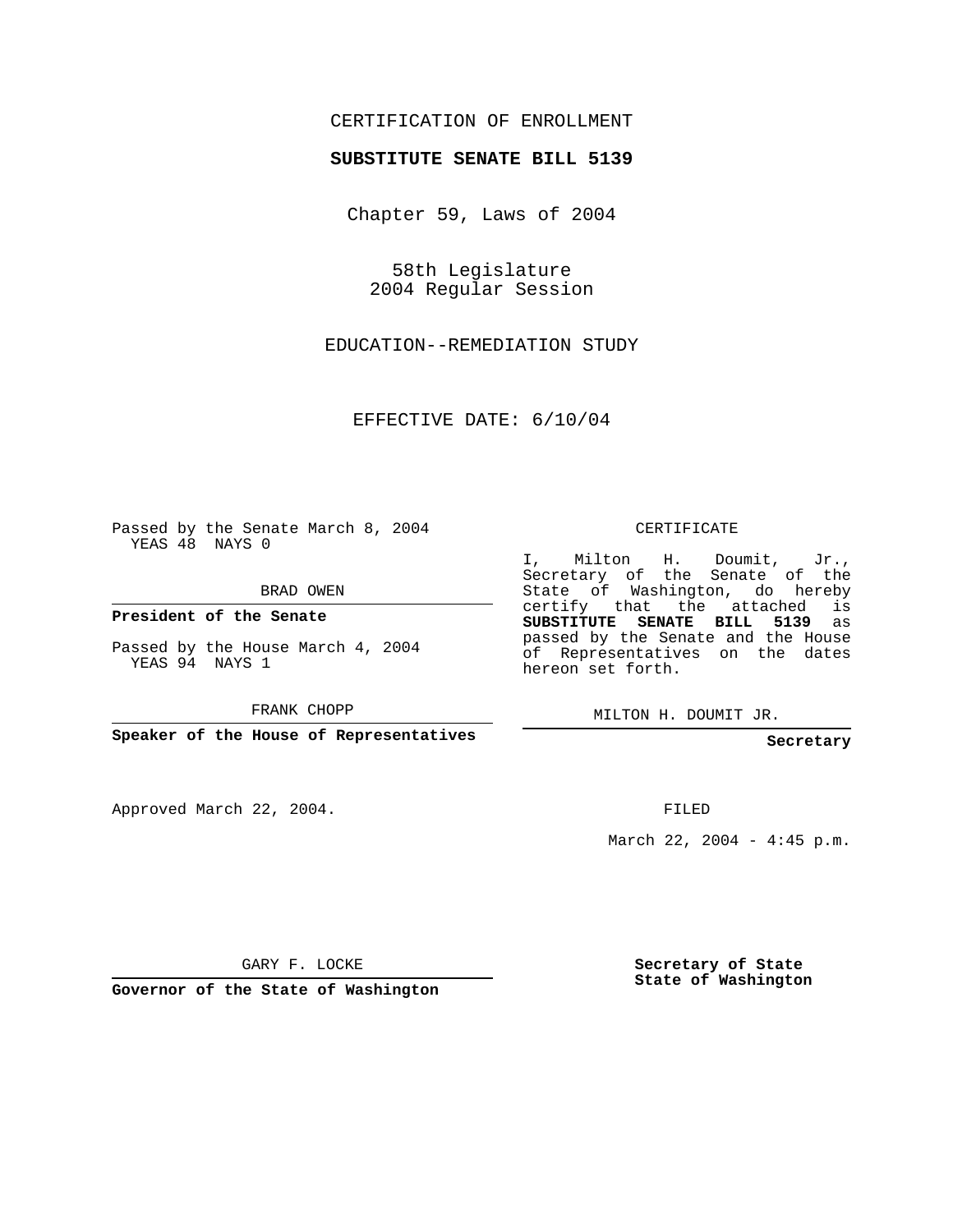## **SUBSTITUTE SENATE BILL 5139** \_\_\_\_\_\_\_\_\_\_\_\_\_\_\_\_\_\_\_\_\_\_\_\_\_\_\_\_\_\_\_\_\_\_\_\_\_\_\_\_\_\_\_\_\_

\_\_\_\_\_\_\_\_\_\_\_\_\_\_\_\_\_\_\_\_\_\_\_\_\_\_\_\_\_\_\_\_\_\_\_\_\_\_\_\_\_\_\_\_\_

AS AMENDED BY THE HOUSE

Passed Legislature - 2004 Regular Session

**State of Washington 58th Legislature 2004 Regular Session**

**By** Senate Committee on Higher Education (originally sponsored by Senator Carlson)

READ FIRST TIME 01/21/04.

 AN ACT Relating to remedial postsecondary education; and creating new sections.

BE IT ENACTED BY THE LEGISLATURE OF THE STATE OF WASHINGTON:

 NEW SECTION. **Sec. 1.** The legislature recognizes that state education and higher education agencies are working on initiatives to communicate with parents and students about how high school graduates should gain and maintain the reading, writing, and mathematics skills they need to start immediately in college-level work. However, the legislature finds that insufficient progress has been made in reducing the proportion of recent high school graduates who must enroll in remedial or precollege classes at Washington's public colleges and universities. More than seventeen million dollars in state and tuition resources is being spent each year to provide these students with skills they should have gained before graduating from high school. It is the intent of the legislature that state education and higher education agencies place a higher priority on their work to address the issue of remediation and take concrete steps to make measurable improvements.